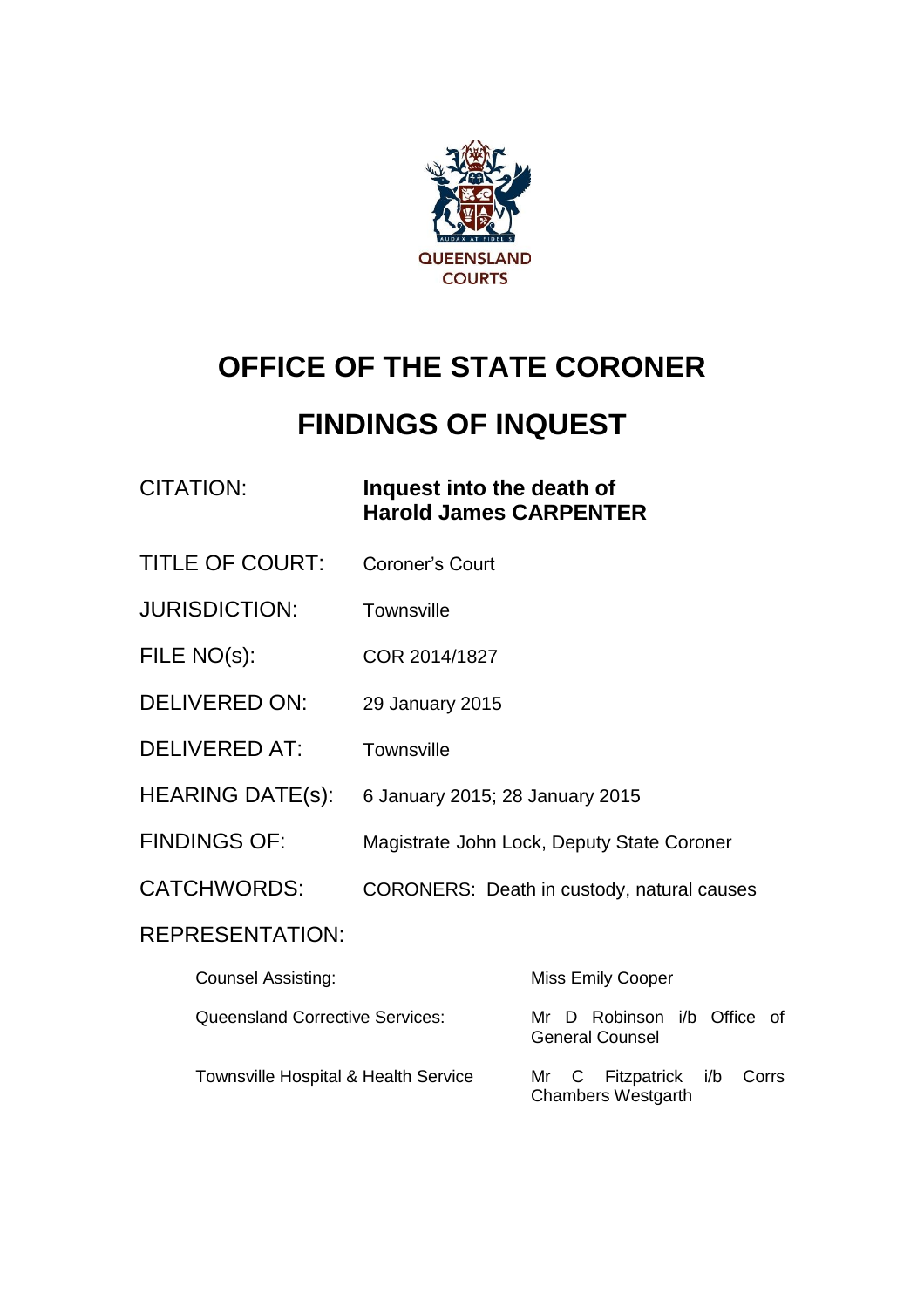#### **Table of Contents**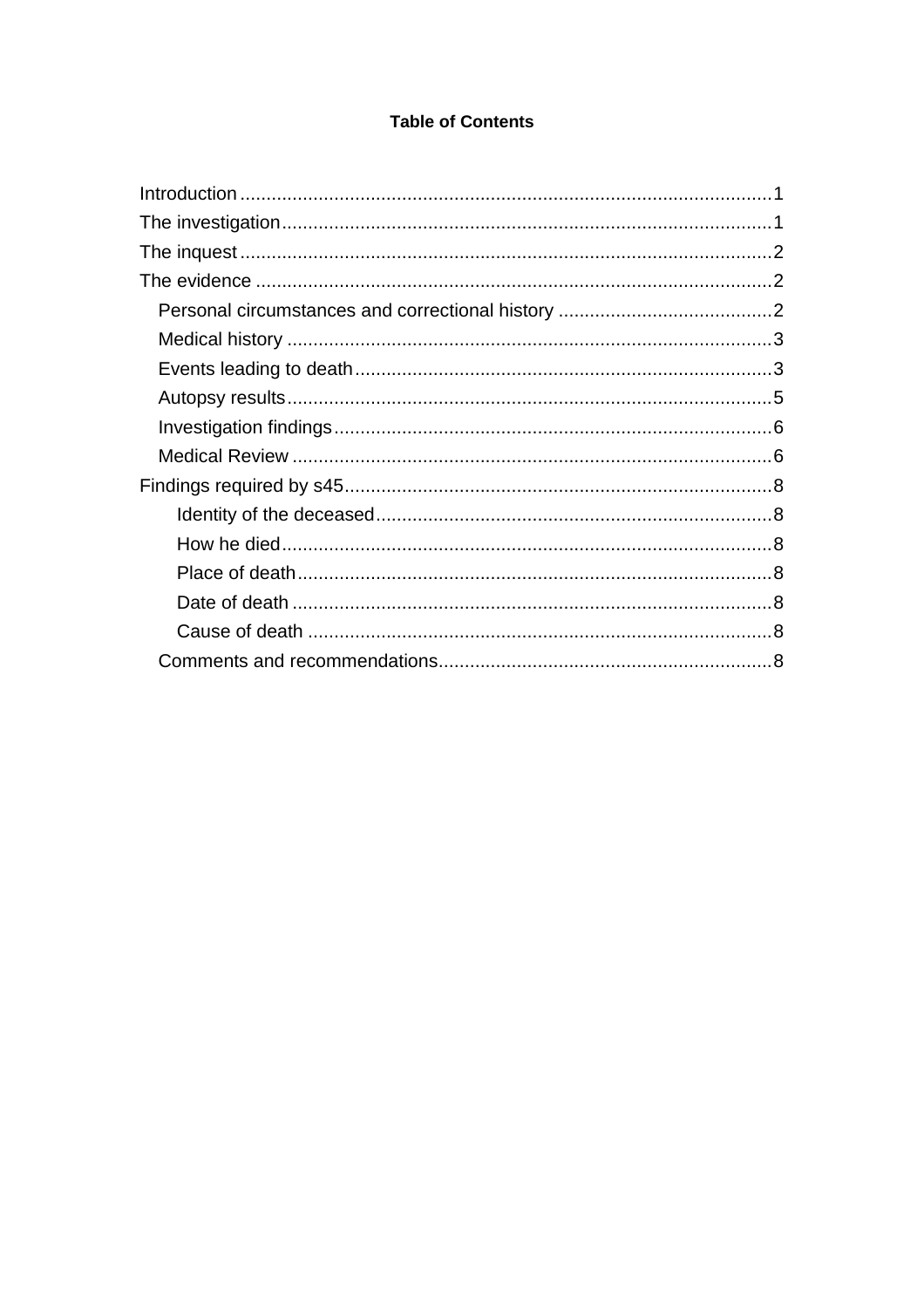## <span id="page-2-0"></span>**Introduction**

On 28 April 2014 Harold James Carpenter was experiencing hip and leg pain in addition to shortness of breath. At the time Mr Carpenter was a prisoner at Townsville Correctional Centre (TCC) and he was transferred later that day from his cell to the Townsville Hospital (TTH). He remained at TTH until his death in the Palliative Care Unit in the early hours of 24 May 2014. Mr Carpenter's partner, Ms Esson was present at the time of his death.

All Deaths in Custody require a thorough investigation into the circumstances leading up to death and the holding of an inquest is mandatory. As well, Mr Carpenter's partner, Ms Esson expressed some concerns regarding the deterioration in his health in the months prior to his death, which were also considered.

The issues determined at a pre-inquest hearing and to be contained in these findings were:

- confirm the identity of the deceased person, how he died, and the time, place and medical cause of his death;
- consider whether any third party contributed to his death;
- determine whether the authorities charged with providing for the prisoner's health care adequately discharged those responsibilities; and
- consider whether any changes to procedures or policies could reduce the likelihood of deaths occurring in similar circumstances or otherwise contribute to public health and safety or the administration of justice.

## <span id="page-2-1"></span>**The investigation**

An investigation into the circumstances leading to the death of Mr Carpenter was conducted by Detective Senior Constable Marcelle Sannazzaro from the Queensland Police Service (QPS) Corrective Services Investigation Unit (CSIU).

Upon being notified of Mr Carpenter's death, the CSIU attended TTH and TCC and an investigation ensued. The investigation obtained Mr Carpenter's correctional records and his medical files from both TCC and TTH. The investigation was informed by statements from all relevant custodial officers at TCC and medical personnel at TTH, as well as a statement from his partner, Biancha Esson. These statements were tendered at the inquest.

An external autopsy examination with associated histological and toxicological testing was conducted by Professor David Williams. Photographs were taken during this examination.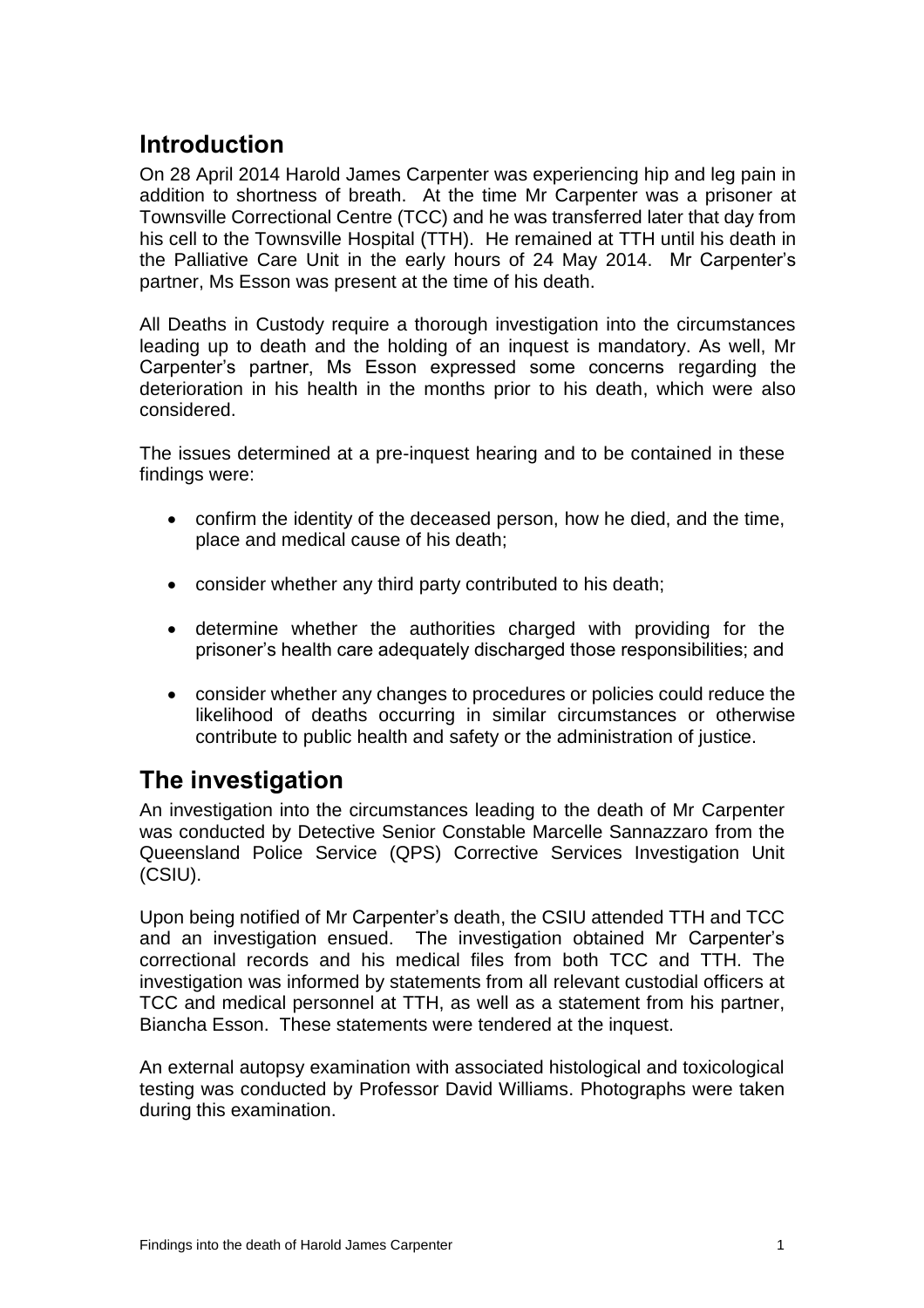At the request of the Office of the State Coroner, Dr Adam Griffin, Director of the Queensland Health Clinical Forensic Medicine Unit ("CFMU") examined the medical records for Mr Carpenter from the TTH and TCC and reported on them.

I am satisfied that the investigation was thoroughly and professionally conducted and that all relevant material was accessed.

## <span id="page-3-0"></span>**The inquest**

An inquest was held in Townsville on 28 January 2015. All of the statements, medical records, and materials gathered during the investigation were tendered at the inquest.

Counsel assisting, Miss Cooper, proposed that all evidence be tendered and that oral evidence be heard from Detective Senior Constable Sannazzaro, Dr Adam Griffin and Dr Dharampal Anand. The evidence tendered in addition to the oral evidence of these witnesses is sufficient for me to make the requisite findings.

## <span id="page-3-1"></span>**The evidence**

#### <span id="page-3-2"></span>*Personal circumstances and correctional history*

Harold James Carpenter (also known as Robert Wayne McMahon) was born on 23 April 1948 making him 66 years of age when he died. Information obtained during the investigation confirmed that Mr Carpenter came from an abusive family background and was physically and sexually assaulted by family members during his childhood. It seems that throughout his life Mr Carpenter had disruptive relationships with women. He was the father of two children, Warwick Aitken whom he had limited contact with, and a daughter whom he had not had contact with for many years. He worked as a truck driver and in the construction industry.

Mr Carpenter had an extensive criminal history dating back to his early teenage years. This history includes crimes against property, assault against persons, sexual offences, drug offences, motor vehicle offences and possession of weapons. At the time of his death, he was serving a 20 year term of imprisonment for rape. This was his third period of imprisonment for rape, having previously served periods of incarceration in both New South Wales and South Australia in the 1970's.

On 22 September 2008, Mr Carpenter was placed on a continuing detention order pursuant to section 13(5)(a) of the *Dangerous Prisoners (Sexual Offenders) Act 2003*. This was confirmed at a periodic review on 3 December 2012. He remained on this order at the time of his death. He was transferred to TCC on 8 May 2013 so as to facilitate his participation in a program relevant to his continuing detention order. At the time of his death he was also awaiting extradition to New South Wales for some outstanding charges and to serve the remainder of a sentence for which he had breached his parole.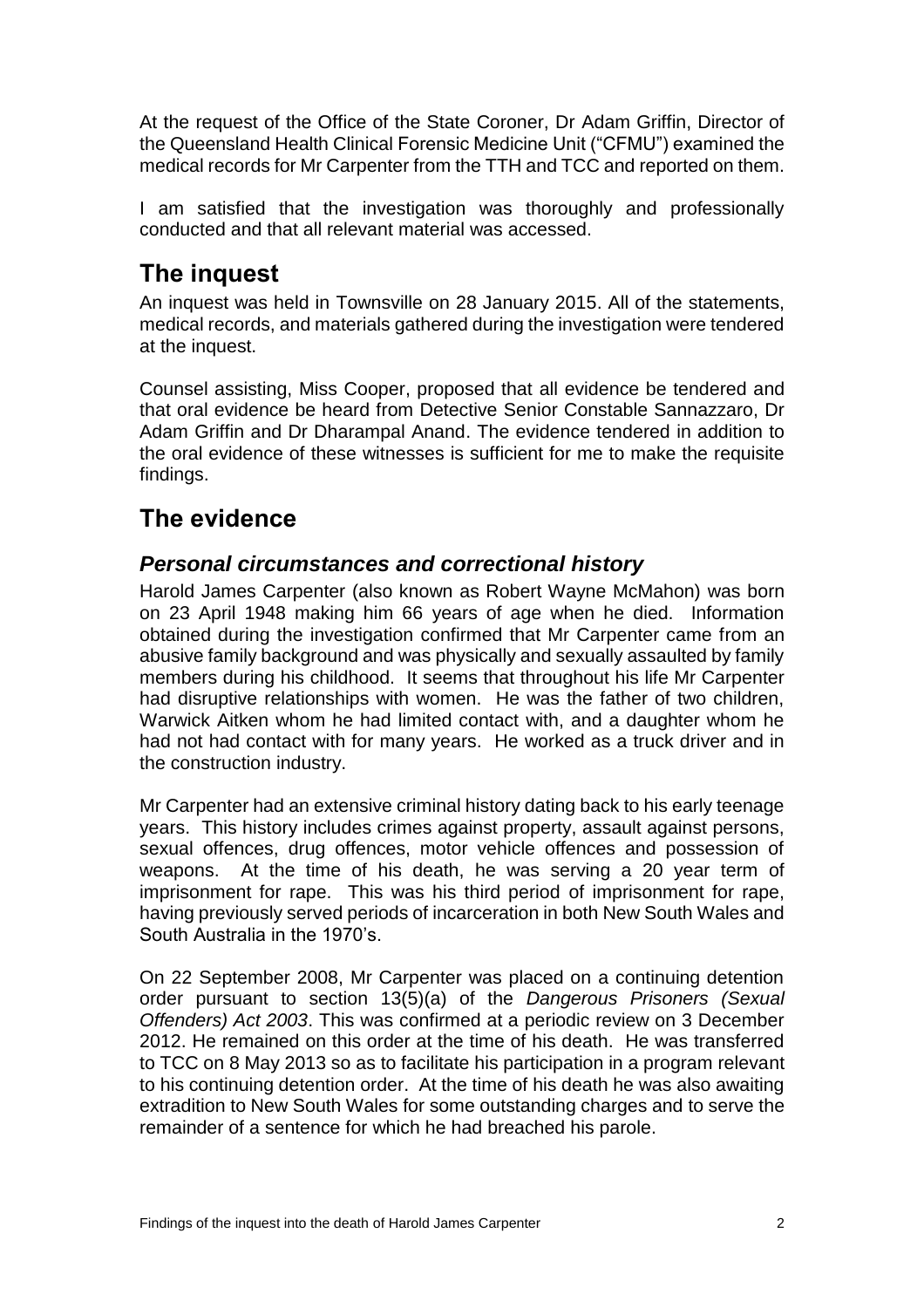Mr Carpenter's partner at the time of his death was Biancha Esson. They had met in 1998 whilst Mr Carpenter was incarcerated at the Borallon Correctional Centre. In 2003, they had applied to Queensland Corrective Services to be married, however, this was declined. Ms Esson had consistent contact with Mr Carpenter during his final period of incarceration, and was with Mr Carpenter when he died on 24 May 2014.

Ms Esson has expressed concerns regarding the conduct of the program he was involved and the stress and frustration this caused. Although it appears Mr Carpenter was regarded as a compliant prisoner in many respects, his history makes it inevitable that any release in the near future, whether he completed the program or not, was highly unlikely.

#### <span id="page-4-0"></span>*Medical history*

Mr Carpenter's well documented medical history dates back to at least 2002, and includes:

- Ischaemic heart disease (in the form of previous myocardial infarction, ongoing angina and acute coronary syndrome);
- Chronic Obstructive Pulmonary Disease (emphysema);
- $\bullet$  Hepatitis C;
- Hypertension;
- Lung nodule (possible cancer);
- Weight loss (Dr Griffin stated this was suggestive of a malignancy somewhere. In 2013 Mr Carpenter had declined an examination to investigate his weight loss and possible cancer);
- Possible previous tuberculosis; and
- Hyperlipidaemia.

Mr Carpenter was on a variety of medications for the treatment of these conditions, including various inhalers, cholesterol lowering medication and blood pressure medication. It is evident Mr Carpenter's co-morbidities were no doubt contributed to by lifestyle decisions in his earlier life, which included heavy alcohol use as well as use of cannabis and amphetamines. This is likely to have resulted in his contracting Hepatitis C as well as impacting on other body organs. It was documented he was also a heavy smoker and continued his use in prison. A past and continued habit of smoking is well known to be associated with the increase of disease to the lungs and heart

#### <span id="page-4-1"></span>*Events leading to death*

At midday on 28 April 2014 Mr Carpenter was referred to the TTH as he was noted to have increased shortness of breath, chest pain from four days earlier, he appeared to be clammy and reported 10/10 pain in his hips. He reported feeling like he had a fever and had also experienced 'sweats' over the previous few days.

His observations in the emergency department were normal. The attending doctor ordered an X-ray and ultrasound of the right hip and blood tests. The ultrasound confirmed an effusion (fluid collection) in the hip joint. The blood tests confirmed a raised white count supporting an infection of some sort. As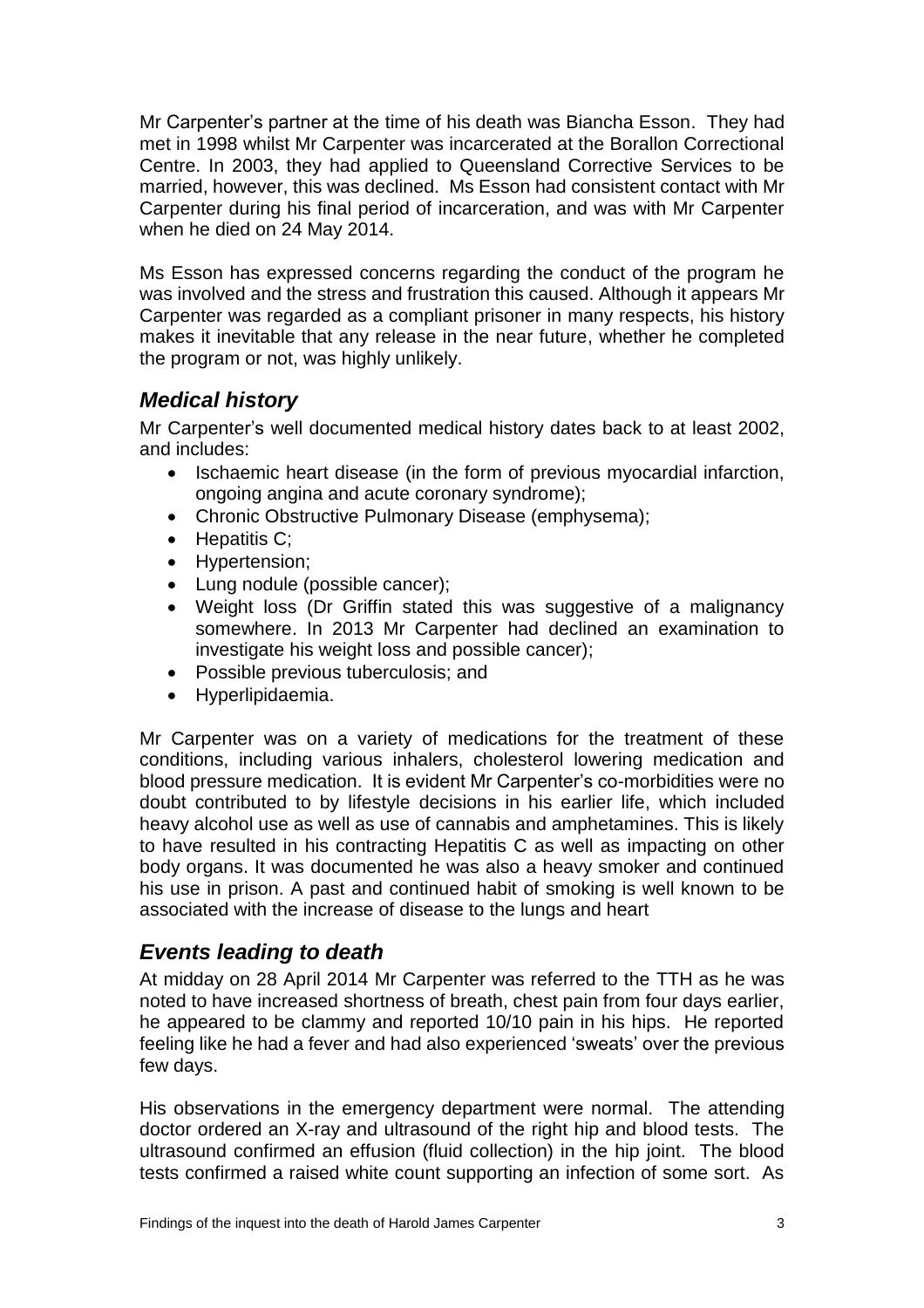such, Mr Carpenter was referred to the orthopaedic ward as it was presumed he had a problem with his hip joint. When tests revealed the source of the symptoms was not bone related, his care was transferred to Dr Dharampal Anand, a general physician. Dr Anand provided a statement and gave evidence at the inquest.

On 30 April, blood culture and urine culture was returned with a positive result, indicating that bacteria was present in the bloodstream. A review of Mr Carpenter's bone scan indicated the right kidney might be a source for the infection. His diagnosis was subsequently thought to be pyelonephritis (an infection of the kidney) that had spread to the bloodstream. On 1 May, Mr Carpenter was seen by the Infectious Disease doctors. An ultrasound of the heart was conducted but did not show a potential source for the infection.

Mr Carpenter became progressively more unwell, with low blood pressure noted. He was considered for admission to the Intensive Care Unit and assessed by Intensive Care doctors and an urologist. On 3 May, an abdominal CT scan was conducted and identified a soft tissue mass, thought to be an aneurysm of the iliac artery blocking the drainage of the kidney. A vascular surgeon was consulted. A further CT scan was then conducted, with Mr Carpenter's consent, which supported a diagnosis of an aneurysm in the iliac artery on the right hand side that was blocking the kidney from draining properly. An angiogram was subsequently conducted and a stent device inserted on 4 May by the vascular surgeon.

Mr Carpenter continued to have poor kidney function. It was then decided that it was necessary to have the obstruction in the right kidney removed to improve his kidney function – this procedure was performed by an interventional radiologist on 6 May 2014. The procedure was successful.

On 7 May, Mr Carpenter was seen by renal physicians. They considered the cause of his ongoing kidney impairment to be multifactorial, but primarily related to damage to the kidney as a response to the widespread infection.

On 8 May, Mr Carpenter suffered an episode of chest pain, and a myocardial infarction was considered likely.

On 9 May, Mr Carpenter underwent further assessment by medical specialists to try and determine whether the infection was located in or around the aneurysm, within the kidney or another location. The infection in the back muscle was also considered to be very close to the aneurysm, and there was concern about this proximity when considering any surgical intervention.

The overall view was that Mr Carpenter was not responding completely to the antibiotic regime on its own and that surgical intervention would be required to take away the collection of the infection in the back muscle near the aneurysm. Mr Carpenter decided that he did not want further surgery. As such, his medical management became more aggressive.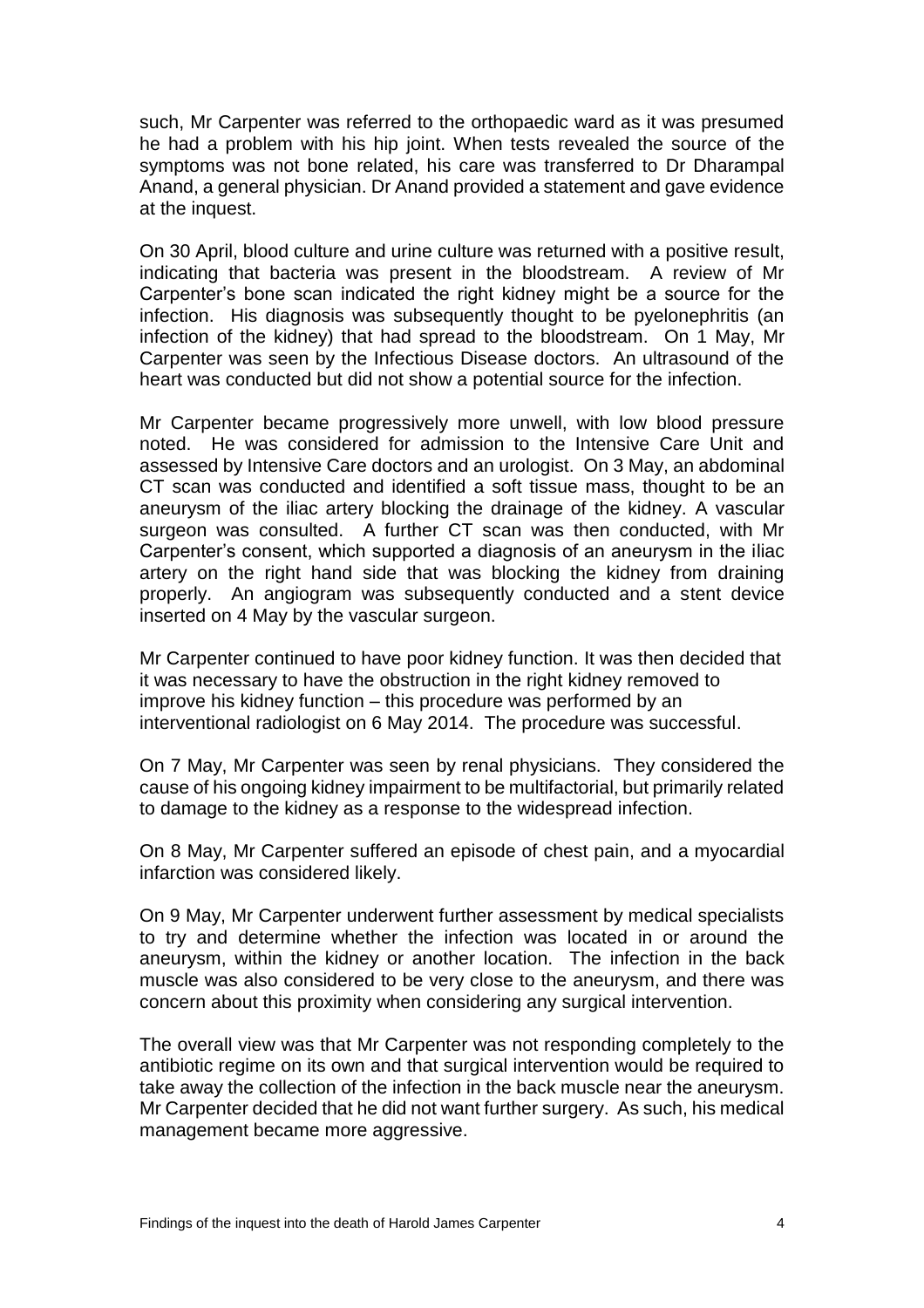Over the next six days, Mr Carpenter showed signs of stabilising and seemed he was responding to the more aggressive treatment. However, on 14 May, he became unwell again with nausea, light headedness and vomiting. There was blood present in the vomit. His observations otherwise appeared normal. On 15 May, he suffered a further episode of chest pain that was relieved with a single anginine. The kidney function impairment was thought to be the likely cause of the pain. However, there were a further three reported episodes of this pain over the next 12 hours.

On 16 May, Mr Carpenter was assessed by cardiology doctors and an echocardiogram was performed. He subsequently developed high fevers and again was generally unwell. Antibiotic therapy was changed to a broader spectrum antibiotic. On 17 May he started to suffer nose bleeds and his blood thinning medication was withheld on orders by Dr Anand, which seemed to help. He then became incontinent and suffered a further episode of chest pain. In consultation with microbiologists, a decision was made to further broaden the spectrum of antibiotic cover.

Mr Carpenter continued to have episodes of chest pain and serious nose bleeds. He subsequently accidentally removed his nephrostomy tube and did not want it replaced. Dr Anand stated the tube was grossly infected and there was no plan to resite the tube. Dr Anand documented that Mr Carpenter was generally looking unwell, with evidence of ongoing anaemia. He refused further blood transfusions and nasal packing for his nose bleeds, but consented to continued antibiotic therapy and other oral medications.

In light of his worsening clinical condition and multi organ involvement on the background of significant pre-existing co-morbidities, Mr Carpenter spoke to doctors, nurses and social workers with respect to his ongoing management. He clearly communicated a desire to cease further intervention. He was noted to be cognitively intact and capable of decision making. On 21 May, medical staff documented Mr Carpenter's wishes to cease further intervention and to receive comfort measures only. This second discussion took place with Mr Carpenter, his partner Ms Esson and in the presence of a prison officer and medical staff that he wanted comfort measures only. Dr Anand considered this to be a reasonable course of action. These discussions were well documented in the medical records. A referral to the Palliative Care Unit was made on 22 May. Oxycodone and Midazolam were prescribed to maintain his comfort.

Mr Carpenter continued to be observed over the next couple of days. At 0335 hours on 24 May 2014, nurses noted that Mr Carpenter had ceased breathing and that no signs of life were apparent. This was subsequently confirmed by a doctor and life declared extinct at 0353 hours.

#### <span id="page-6-0"></span>*Autopsy results*

Given the clear clinical history an external only autopsy examination was considered necessary. This was conducted by forensic pathologist Professor David Williams on 26 May 2014.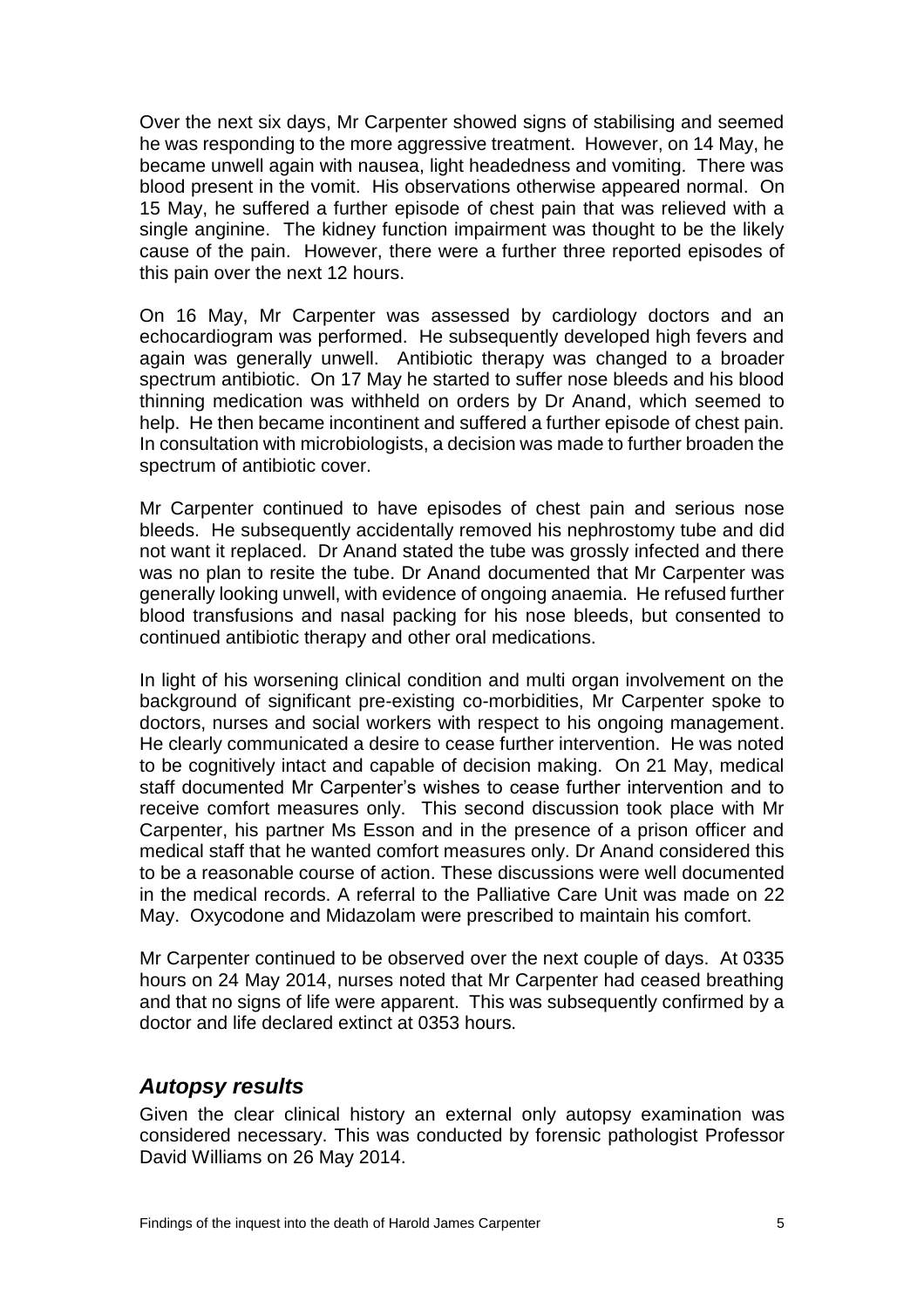Toxicology results revealed a number of mind altering drugs and pain relief medication but all the drugs present were in therapeutic levels and there were no drugs of abuse.

Prof Williams opined that the death was due to natural causes. There was no evidence of foul play.

The cause of death was determined as coronary atherosclerosis, with emphysema listed as a secondary cause.

#### <span id="page-7-0"></span>*Investigation findings*

There was no information provided to the investigating officer suggesting foul play or that there was any deficiency or inappropriateness in the treatment received by Mr Carpenter while in custody.

The examination of Mr Carpenter's body at TTH revealed no signs of violence.

The CSIU investigation into Mr Carpenter's death did not lead to any suspicion that his death was anything but natural. Mr Carpenter had been suffering from long-term illnesses and he had opted for palliative care, which had been well documented. TCC had followed all appropriate protocols prior to and after his death.

#### <span id="page-7-1"></span>*Medical Review*

The medical records pertaining to Mr Carpenter were sent by the Office of the State Coroner to the Clinical Forensic Medicine Unit where they were independently reviewed by Dr Adam Griffin.

Dr Griffin provided a comprehensive report. He could not find any areas of concern with respect to the medical treatment provided to Mr Carpenter by TCC and TTH. In coming to that conclusion, he noted the following:

- The diagnosis of the aneurysm was made some 5 days after admission. This was completely unsurprising given the symptomology and focus of these symptoms to his hips. The delay in diagnosing the aneurysm is explained by the rarity of the condition, the lack of localising signs and the lack of a severe systemic reaction to what would be considered a significant physiological challenge.
- Mr Carpenter did have Hepatitis C and a possible lung malignancy. Both conditions would predispose him to a diminished immune response and increased risk of generalised infection.
- Aneurysms can occur due to vascular disease, and Mr Carpenter was known to have significant coronary vascular disease.
- The care and assessment at TCC, in terms of documentation, comprehensiveness of assessment, investigations, referral and institution of appropriate therapy, was excellent and stood out in comparison to Mr Carpenter's care at other correctional facilities. His comments about other facilities were focussed on a paucity of recording the outcomes of some of his presentations for high blood pressure as distinct from the care provided.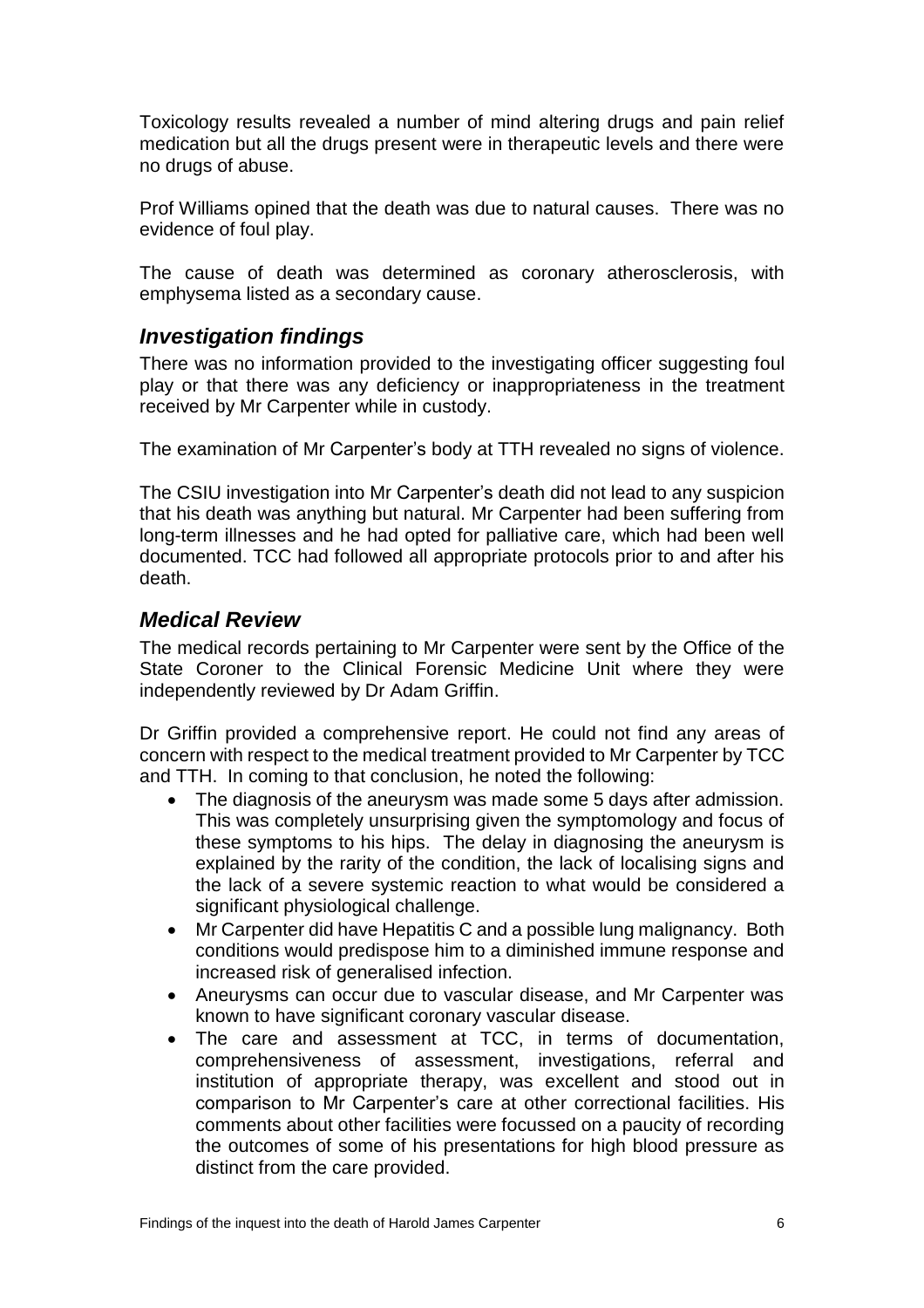- The documentation in the medical record at TTH is clear in identifying Mr Carpenter as being cognitively intact and able to make decisions. When Mr Carpenter declined further surgery he was provided with maximal alternative treatment of a high standard.
- The decision to cease further intervention was not made out of character – he had previously declined investigation of his potential lung malignancy, expressed a desire to not know if he had cancer, and declined screening for his liver disease. He had refused previous treatment and intervention.
- Overall, the documentation and care at TTH was at a standard not dramatically different from what General Practitioners would practice in the community. Dr Griffin stated his treatment as a prisoner did not differ to what he would expect of a person in the community. He stated there were excellent care and diagnostic skills evident and good patient focussed care.

#### **Concerns of Ms Esson**

Ms Esson has expressed a number of concerns regarding Mr Carpenter's initial placement in an air-conditioned cell when he first arrived at TCC. It is evident such a placement was problematic for him given the extent of his emphysema (a matter referred to in the 2008 Supreme Court decision ordering his indefinite detention.) Ms Esson states it took 8 months and many representations on her part to have this changed. She considers this initial placement contributed significantly to the deterioration in his health. Ms Esson has advised she has no concerns with respect to the care provided to Mr Carpenter when he presented to TTH.

In response to these concerns Ms Winter, the Acting General Manager of TCC, confirms he was not moved to non air-conditioned premises until 24 December 2013. A number of reasons for this were advanced. Accepting those reasons may be valid, it does appear his request was lost somewhat in the process and could have been dealt with some months earlier. The medical records at TCC note Mr Carpenter raised this matter at a medical presentation on 10 December, although respiratory issues were often a feature of his medical presentations.

It should be noted however that Mr Carpenter's presentation to TTH occurred in the context of symptomology not connected with his emphysema but ultimately was diagnosed as a blockage to the right kidney due to an aneurysm of the right iliac artery. From there his condition deteriorated in the face of multiple co-morbidities including principally his coronary artery disease, as well as possible malignancy and his depleted lungs.

### **Conclusions**

I conclude that Mr Carpenter died from natural causes. I find that none of the correctional officers or inmates at TCC caused or contributed to his death.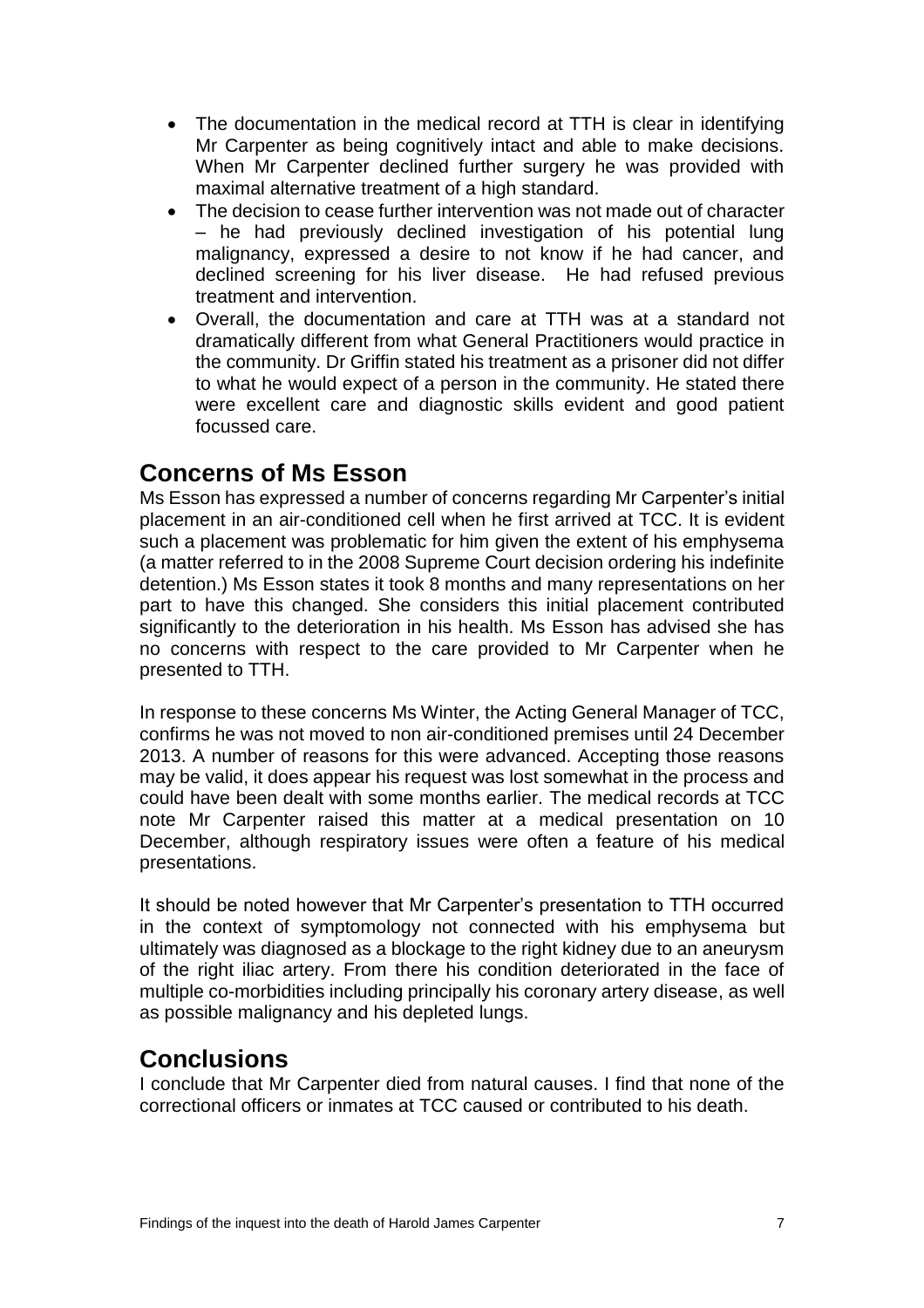I am satisfied that Mr Carpenter was given appropriate and excellent medical care by staff at TTH and while he was in custody at TCC. His death could not have reasonably been prevented.

It is a well recognised principle that the health care provided to prisoners should not be of a lesser standard than that provided to other members of the community. The evidence tendered at the inquest established the adequacy of the medical care provided to Mr Carpenter when measured against this benchmark.

## <span id="page-9-0"></span>**Findings required by s45**

The *Coroners Act 2003* provides in s47 that when an inquest is held into a death in custody, the coroner's written findings must be given to the family of the person who died, each of the persons or organisations granted leave to appear at the inquest and to various officials with responsibility for the justice system. These findings in relation to the death of Harold James Carpenter will be distributed in accordance with the requirements of the Act and posted on the web site of the Office of State Coroner.

I am required to find, as far as is possible, the medical cause of death, who the deceased person was and when, where and how he came by his death. As a result of considering all of the material contained in the exhibits, I am able to make the following findings:

<span id="page-9-2"></span><span id="page-9-1"></span>

| Identity of the deceased - | The deceased person was Harold James<br>Carpenter.                                                                                                                                                                                                                                   |
|----------------------------|--------------------------------------------------------------------------------------------------------------------------------------------------------------------------------------------------------------------------------------------------------------------------------------|
| How he died -              | Mr Carpenter died at the Townsville Hospital<br>after a month long complex admission relating<br>to complications from a blockage to the right<br>kidney, consequent sepsis, multiple heart<br>attacks on a background of his longstanding<br>ischaemic heart disease and emphysema. |
| Place of death $-$         | He died at Townsville in Queensland.                                                                                                                                                                                                                                                 |
| Date of death $-$          | He died on 24 May 2014.                                                                                                                                                                                                                                                              |
| Cause of death -           | Mr Carpenter died from natural causes, namely<br>coronary atherosclerosis and emphysema.                                                                                                                                                                                             |

#### <span id="page-9-6"></span><span id="page-9-5"></span><span id="page-9-4"></span><span id="page-9-3"></span>*Comments and recommendations*

Section 46, insofar as it is relevant to this matter, provides that a coroner may comment on anything connected with a death that relates to public health or safety, the administration of justice or ways to prevent deaths from happening in similar circumstances in the future.

In this matter the adequacy of the medical care afforded to Mr Carpenter was examined by Dr Griffin. Dr Griffin provided no concerns that any person had